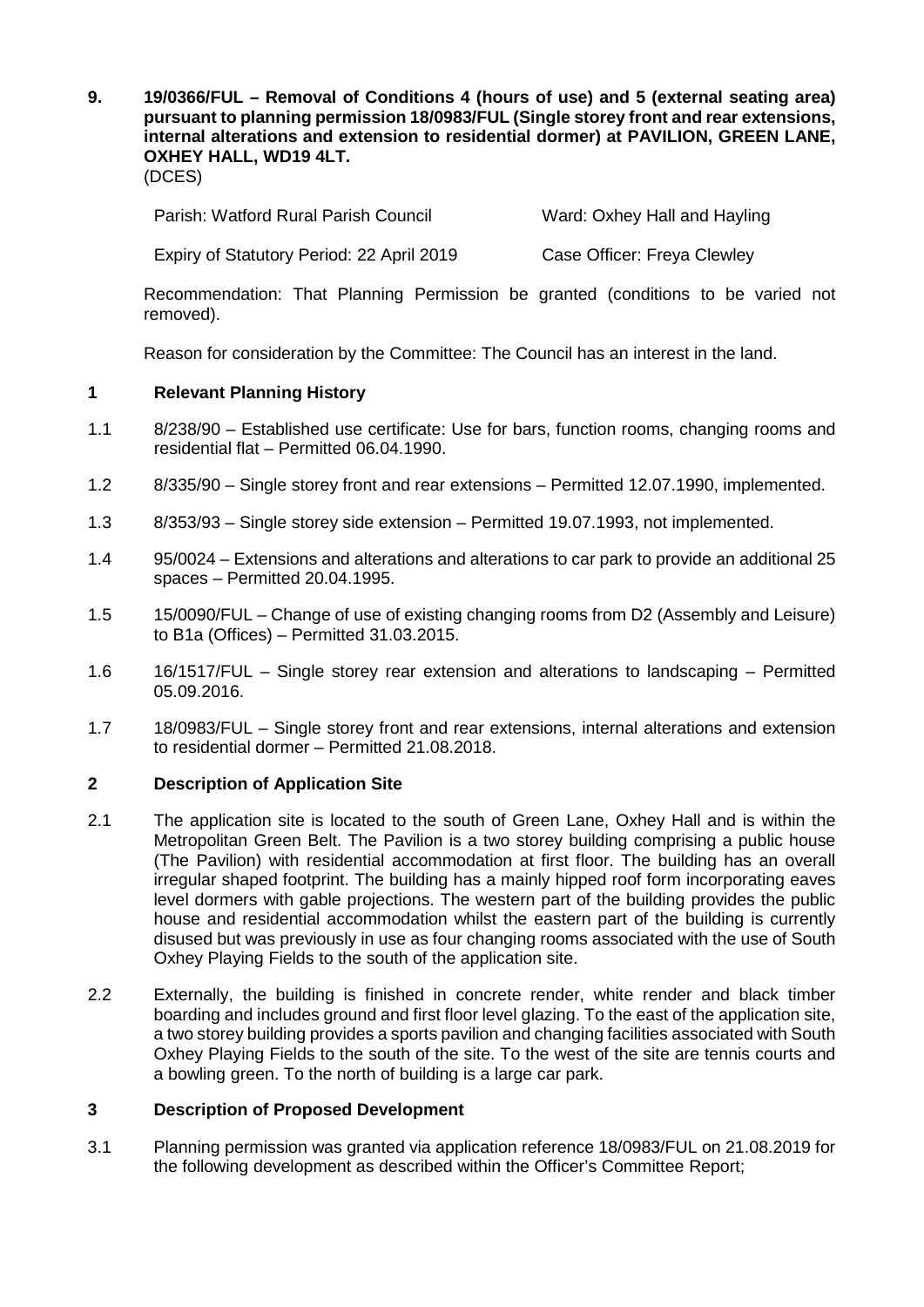*The proposed single storey front extension would hold a depth of 2.4m and a width of 10m and it would comprise a waiting area and reception. A flat roof open canopy would abut the frontage of the proposed extension with a depth of 2m and a width of 3m. The proposed front extension and open canopy would have a flat roof form with a height of 2.9m. A set of doors would be inserted within the frontage of the extension.* 

*The proposed single storey rear extension would hold a depth of 3.4m and a width of 1.9m, constructed to the rear of the rear of the eastern aspect of the building. The extension would be set in approximately 6.6m from the eastern flank elevation of the building. The proposed extension would comprise a disabled toilet facility.* 

*The existing two flat roof dormers within the front roofslope of the rear aspect of the building would be adjoined and extended in width by 2.5m to create an additional bedroom within the existing residential flat within the roof accommodation.* 

*The proposal includes internal alterations to replace the existing office space at ground floor level with a bar/restaurant area, extending the banqueting area 1 into the space which is currently occupied by the bar/restaurant area and the existing office space at mezzanine floor level would be replaced with additional seating.*

- 3.2 The officer recommendation to Committee for application 18/0983/FUL included a condition restricting the hours of use of the building (Condition 4), with the hours suggested by officers reflecting those specified in the application form submitted at the time. Following discussion of the application at the Committee, Members resolved to grant planning permission subject to an additional condition restricting the hours of use of the external seating area (Condition 5). This was considered necessary to safeguard neighbouring residential amenity. Conditions 4 and 5 are set out below:
	- *C4 The development hereby permitted shall not operate other than between the hours of 12:00 and 23:00; Mondays to Fridays (inclusive) and 12:00 and 23:00; Saturdays and 12:00 and 23:00; Sundays or Bank Holidays.*

*Reason: To safeguard the residential amenities of the occupiers of neighbouring properties in accordance with Policies CP1 and CP12 of the Core Strategy (adopted October 2011) and Policy DM9 of the Development Management Policies LDD (adopted July 2013).*

*C5 The external seating area at the premises shall not be used other than between the hours of 12:00 and 22:00; Mondays to Sundays (inclusive of Bank Holidays). No other external areas surrounding the building shall be used as external eating or drinking areas or for any other purpose associated with the use.*

*Reason: To safeguard the residential amenities of the occupiers of neighbouring properties in accordance with Policies CP1 and CP12 of the Core Strategy (adopted October 2011) and Policy DM9 of the Development Management Policies LDD (adopted July 2013).*

- 3.3 This application seeks to remove the above conditions restricting the hours of use of the building and the external seating area. During the course of the application further information in relation to the openings hours which would be considered acceptable by the applicant were requested by the Local Planning Authority (LPA), however the applicant stated that no further details would be submitted in this respect.
- 3.4 Whilst the application seeks permission for the removal of the conditions, it should be noted that the legislation enables the LPA, should planning permission be granted, to remove, vary or add conditions where they meet the relevant tests.

### **4 Consultation**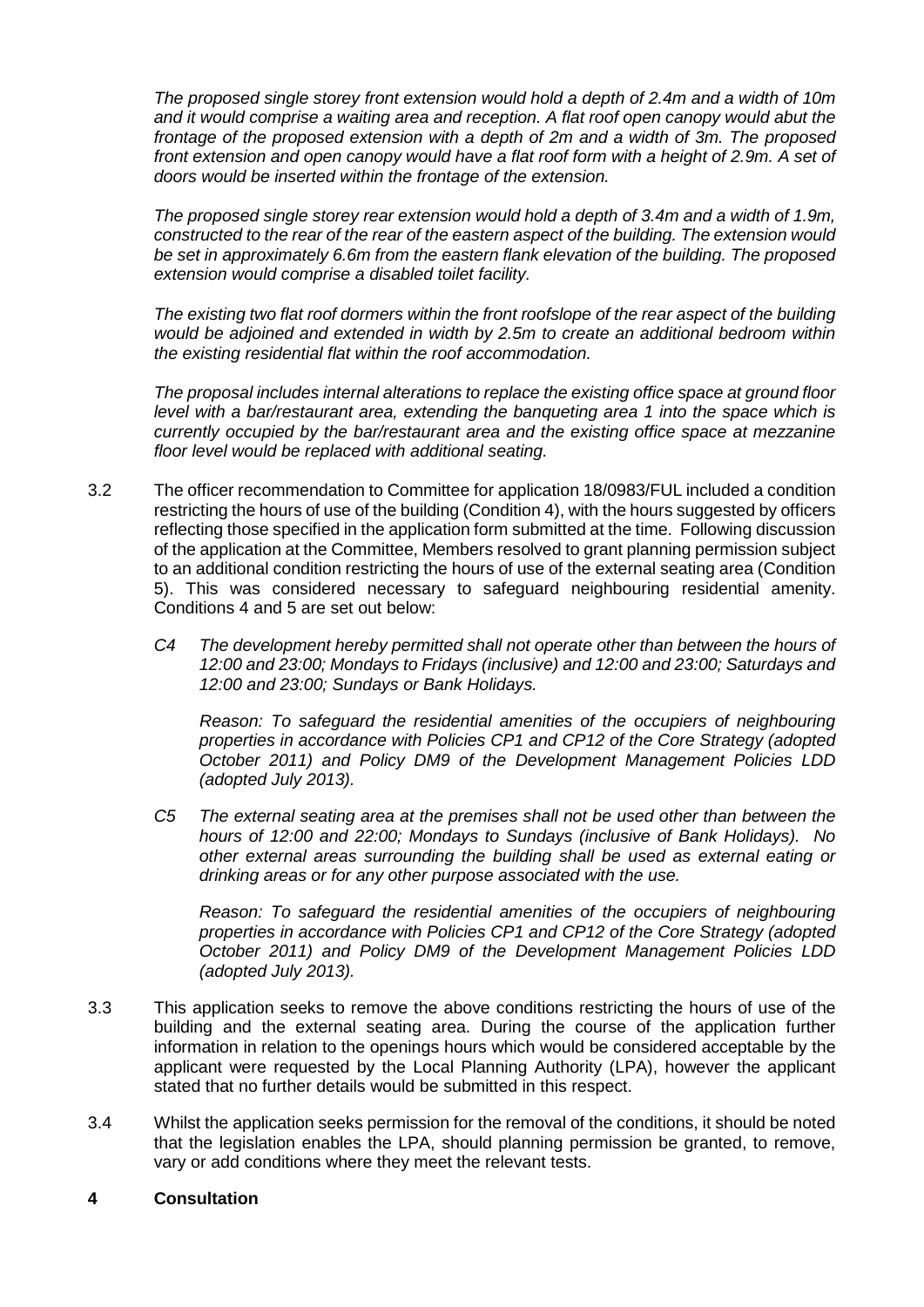### **4.1 Statutory Consultation**

- 4.1.1 Watford Rural Parish Council: No response received.
- 4.1.2 National Grid: No response received.

# **4.2 Public/Neighbour Consultation**

- 4.2.1 Number consulted: 36 No of responses received: 1 objection, 0 supporting
- 4.2.2 Site Notice: Expired 22.03.2019. Press notice: Not required.
- 4.2.3 Summary of Responses:
	- A jogging group starts at 9.00am on Saturday mornings, with the football starting at 10.00am. I do not consider that there would be any problem with them catering for the early morning activities.
	- Later openings hours would affect neighbours. There have been a number of events/parties that have happened at the pub during the time neighbour has lived in close proximity, and on some occasions they have continued late into the night/early morning. As they were isolated occasions, no formal complaint was made however it is felt that this would change as there would be a greater potential for noise disturbance late into the night.
	- Neighbouring properties are approximately 50m from the Pavilion pub however the trees are not dense (especially in autumn) and provide little, if any, acoustic dampening.

# **5 Reason for Delay**

5.1 None

# **6 Relevant Planning Policy, Guidance and Legislation**

### 6.1 National Planning Policy Framework and National Planning Practice Guidance

In February 2019 the new National Planning Policy Framework was published. This is read alongside the National Planning Practice Guidance (NPPG). The determination of planning applications is made mindful of Central Government advice and the Local Plan for the area. It is recognised that Local Planning Authorities must determine applications in accordance with the statutory Development Plan, unless material considerations indicate otherwise, and that the planning system does not exist to protect the private interests of one person against another. The 2019 NPPF is clear that "existing policies should not be considered out-ofdate simply because they were adopted or made prior to the publication of this Framework. Due weight should be given to them, according to their degree of consistency with this Framework".

The NPPF states that 'good design is a key aspect of sustainable development, creates better places in which to live and work and helps make development acceptable to communities'. The NPPF retains a presumption in favour of sustainable development. This applies unless any adverse impacts of a development would 'significantly and demonstrably' outweigh the benefits.

### 6.2 The Three Rivers Local Plan

The application has been considered against the policies of the Local Plan, including the Core Strategy (adopted October 2011), the Development Management Policies Local Development Document (adopted July 2013) and the Site Allocations Local Development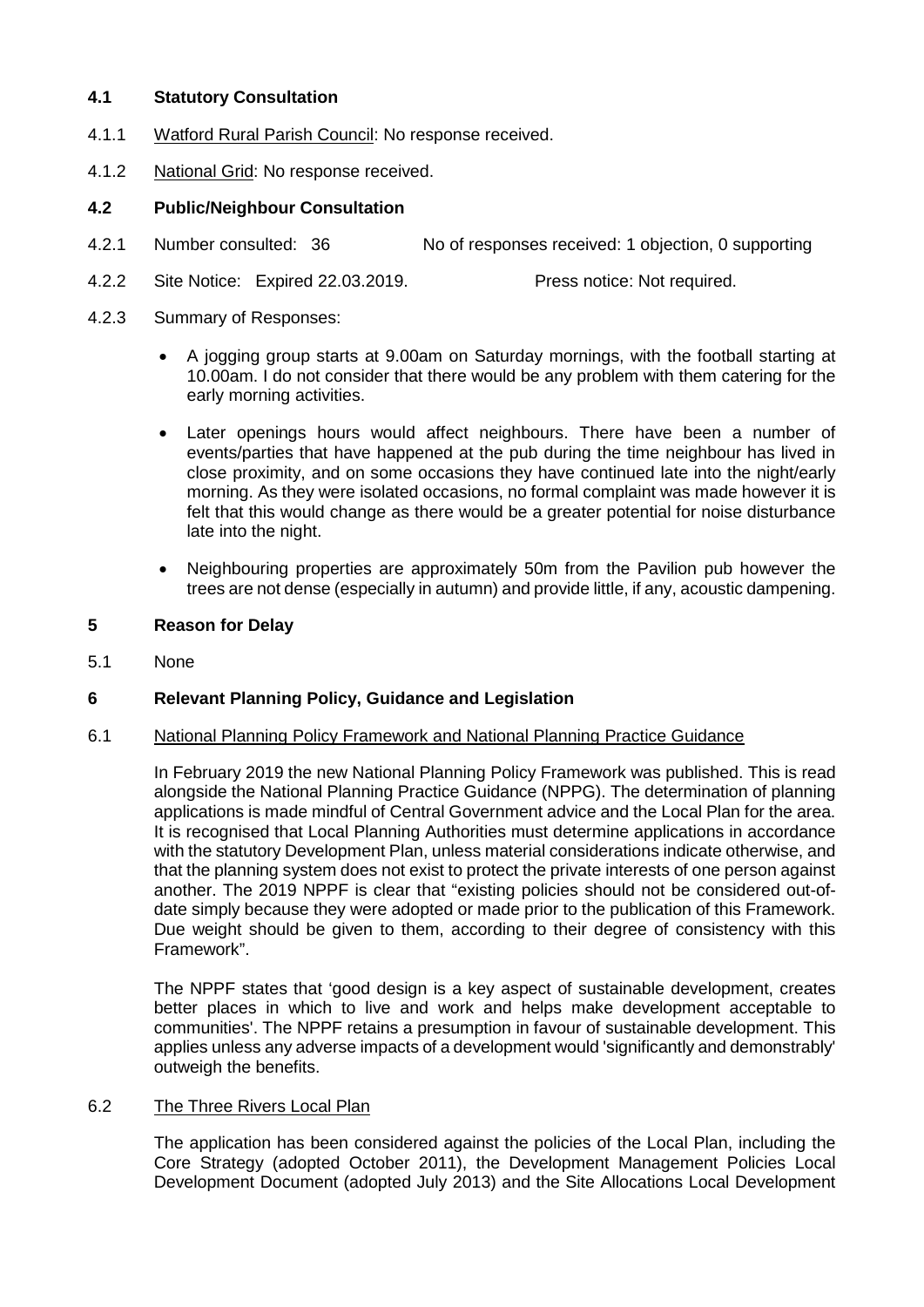Document (adopted November 2014) as well as government guidance. The policies of Three Rivers District Council reflect the content of the NPPF.

The Core Strategy was adopted on 17 October 2011 having been through a full public participation process and Examination in Public. Relevant policies include Policies PSP3, CP1, CP6, CP8, CP9, CP10, CP11 and CP12.

The Development Management Policies Local Development Document (DMLDD) was adopted on 26 July 2013 after the Inspector concluded that it was sound following Examination in Public which took place in March 2013. Relevant policies include DM1, DM2, DM6, DM7, DM9, DM12, DM13 and Appendices 2 and 5.

The Site Allocations Local Development Document (SALDD) was adopted on 25 November 2014 having been through a full public participation process and Examination in Public.

#### 6.3 Other

The Community Infrastructure Levy (CIL) Charging Schedule (adopted February 2015).

The Localism Act received Royal Assent on 15 November 2011. The growth and Infrastructure Act achieved Royal Assent on 25 April 2013.

The Wildlife and Countryside Act 1981 (as amended), the Conservation of Habitats and Species Regulations 2010, the Natural Environment and Rural Communities Act 2006 and the Habitat Regulations 1994 may also be relevant.

### **7 Planning Analysis**

#### 7.1 Removal of Conditions

- 7.1.1 The applicant has referred to the wording of the two conditions as unclear within the submitted application form for the current application, as they consider that neither 'the development' or the 'outdoor seating area' are defined within the Decision Notice or application documents. The description of the proposed development was outlined within the Officer's Committee Report for the application reference 18/0983/FUL and is replicated in full at 3.1 above.
- 7.1.2 The Officer's Committee Report for 18/0983/FUL in relation to the impact of the proposal on neighbouring amenity is outlined below:

*Whilst the concerns outlined are acknowledged, and it is noted that two additional doors are proposed within the rear elevation of the building, the closest residential neighbours, Oxhey Warren and Oxhey Warren Cottage, are located approximately 55m to the south east of the Pavilion. Therefore, given the separation distance between the building and these neighbours, the scale of the extensions, that the internal alterations to create additional bar and restaurant space would not significantly alter the scale and nature of events held at the building and subject to a condition attached to any granted consent to limit the hours of use, it is not considered that the proposed development would result in detrimental harm to any neighbouring property so as to justify the refusal of planning permission. Notwithstanding the grant of planning permission, the building is still required to abide by the licensing conditions of their premises licence as set out by the Local Licensing Authority.*

7.1.3 Paragraph 54 of the NPPF states; 'Local Planning Authorities should consider whether otherwise unacceptable development could be made acceptable through the use of conditions'. Paragraph 55 of the NPPF states; 'Planning conditions should only be imposed where they are *necessary, relevant to planning and to the development to be permitted, enforceable, precise and reasonable in all other respects*'*.*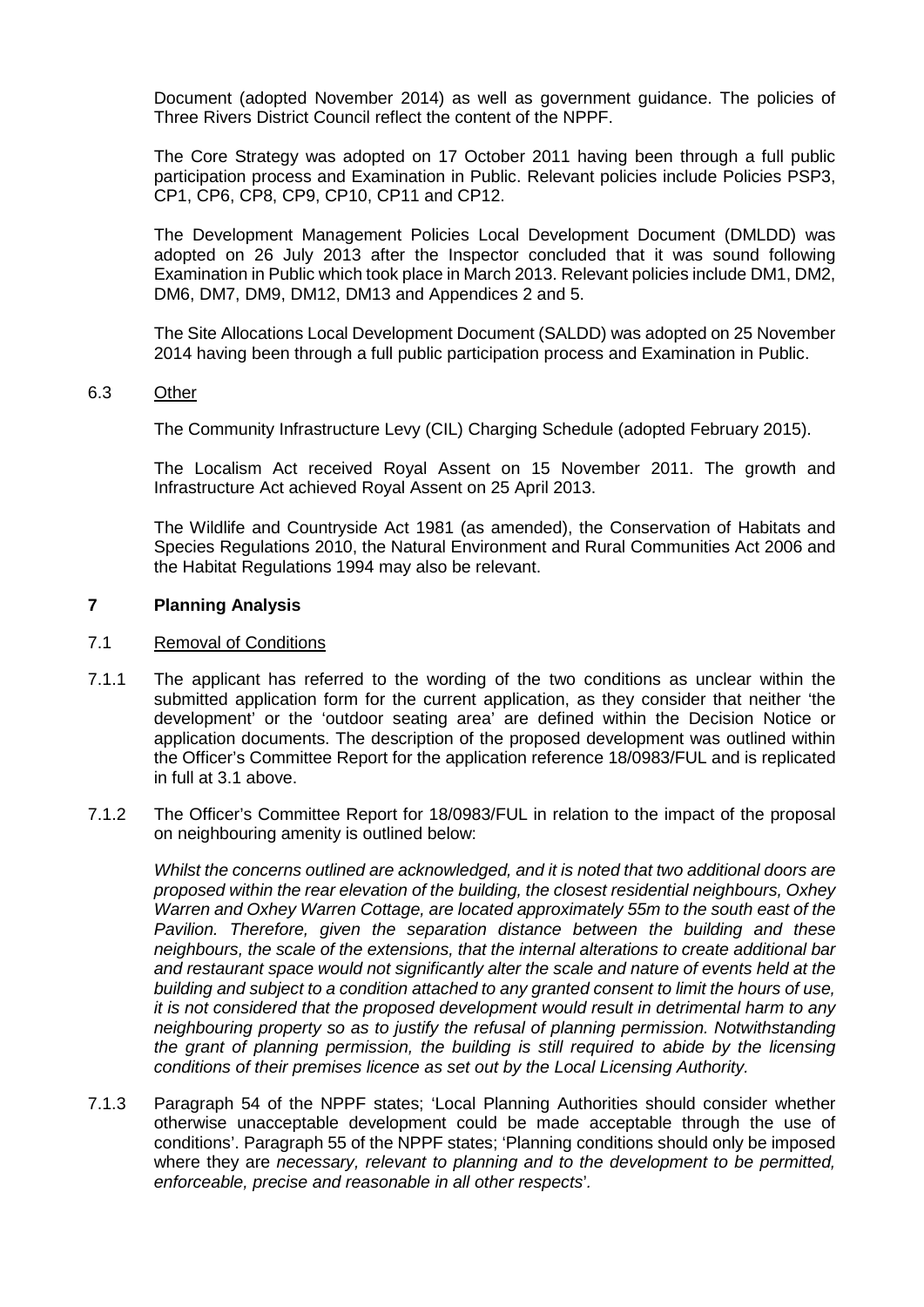- 7.1.4 As outlined above, subject to a condition to restrict the hours of use, the proposed development is not considered to result in demonstrable harm to neighbouring amenity so as to justify the refusal of planning permission. Condition 4 (Hours of Use) would limit the hours of use of the building to between 12.00 and 23.00; Mondays to Fridays (inclusive) and 12.00 and 23.00 Saturdays and 12.00 and 23.00; Sundays and Bank Holidays. It is noted that the times specified within the condition are consistent with the times set out within the application form submitted as part of the previously approved application reference 18/0983/FUL at section 20 which states the hours of opening for each non-residential use proposed.
- 7.1.5 Condition 5 restricting the hours of use of the external seating area was added to the previously granted application by Members after concerns were raised in relation to the increase in capacity as a result of the proposed development resulting in additional noise generated due to an overspill into the external seating area.
- 7.1.6 Policy DM9 of the Development Management Policies document sets out that planning permission will not be granted for development which; *has an unacceptable impact on the indoor and outdoor acoustic environment or existing or planned development or would be subject to unacceptable noise levels or disturbance from existing noise sources whether irregular or not.* Furthermore, it states that '*the Council will ensure that noise from proposed commercial, industrial, recreational or transport use does not cause any significant increase in the background noise level of nearby existing noise-sensitive property such as dwellings'*.
- 7.1.7 In terms of Condition 4, whilst it was noted during a site visit that neighbouring properties were located approximately 55m from the Pavilion, the proposal would result in the creation of a significantly larger area for banqueting and events with a large separate restaurant and bar area as a result of the conversion of the office space. Therefore, the opportunity for the building to accommodate large events would be significantly increased, as would the capacity of the building. In addition, additional openings have been proposed and approved within the rear elevation of the building, giving additional opportunities for noise to travel from the building.
- 7.1.8 Condition 4 was attached to the previously granted planning permission as the LPA considered it necessary to restrict the hours of use of the commercial elements of the development permitted to ensure the development would not have an unacceptable impact on neighbouring amenity in terms of noise or disturbance. Furthermore, the impact of a development on neighbouring amenity, including unacceptable impact on the indoor and outdoor acoustic environment is a material planning consideration and by virtue of the increased banqueting, bar and restaurant area of the permitted development, the condition is relevant to the development. It is acknowledged that the applicant states within the submitted application form that due to a dense tree belt with 'obvious acoustic screening properties' and that there has been no historical formal complaint of noise coming from the venue, the condition should be removed. The trees surrounding the neighbouring properties were noted during a site visit, however it was also acknowledged that these trees are deciduous and regularly do not have dense canopies so as to form the dense tree belt described by the applicant. Trees should not be relied upon due to loss of leaves in winter or the possibility of storm damage or disease and no technical evidence has been submitted to prove the impact the trees may have on travelling noise. Furthermore, no noise impact assessments have been submitted in support of this application which demonstrate the spread of noise as existing.
- 7.1.9 In terms of enforceability, it is considered that Conditions 4 and 5 are enforceable by virtue of the LPA's ability to identify that the commercial elements are being used outside of the permitted hours due to noise coming from these aspects of the building and external areas. Furthermore, evidence could be collected from neighbouring occupiers in terms of disturbance caused by events held due to the increased capacity of the building.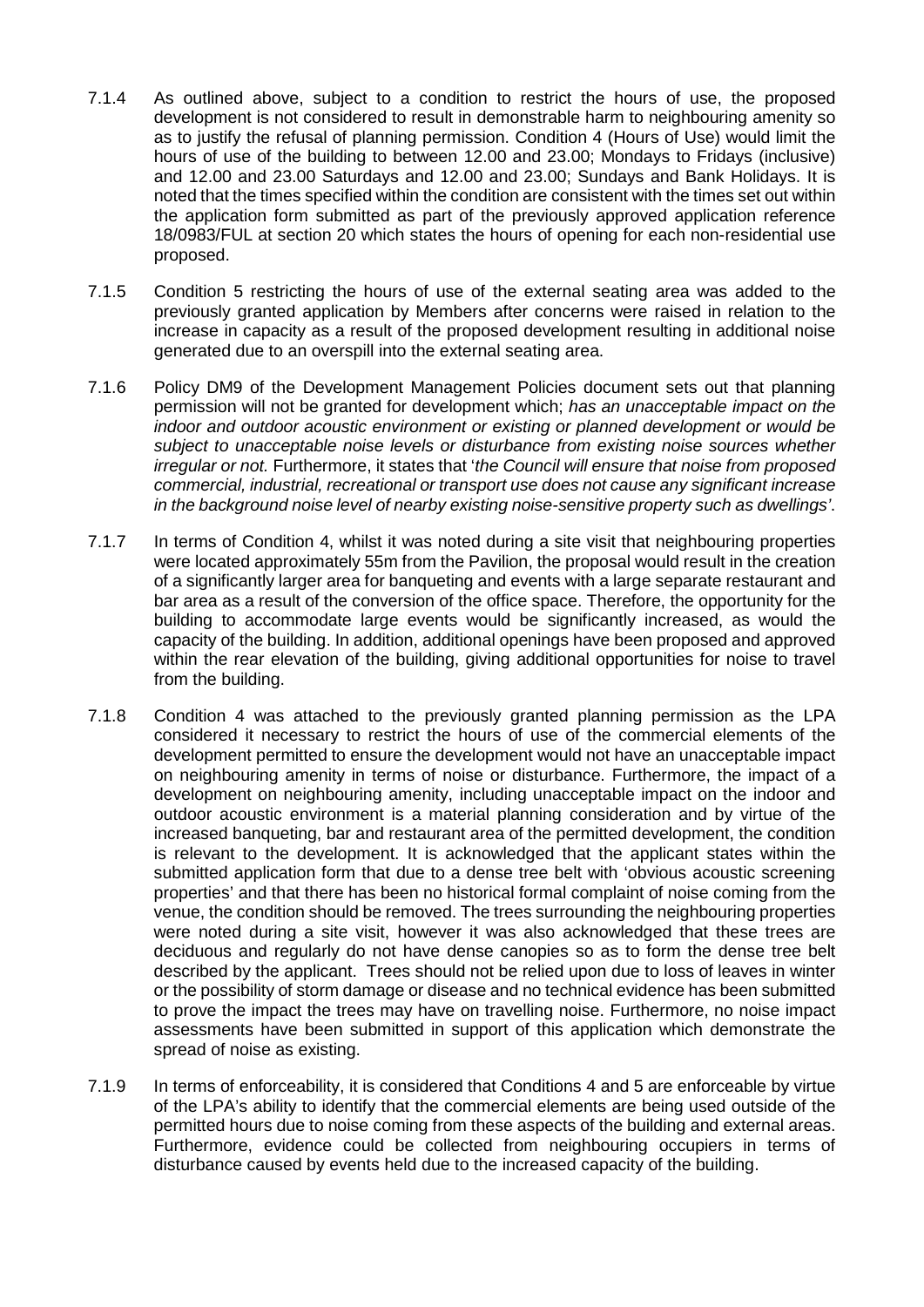- 7.1.10 In relation to the hours set out within Condition 4 being reasonable in all other respects, it is acknowledged that the applicant has expressed a need to utilise the community facility to offer refreshments to morning users of the site. It is not considered that the use of the commercial elements of the building would result in any additional harm should the hours of use be altered to 9.00 to 23.00 Monday – Sunday (inclusive of bank holidays) to enable the applicant to offer these facilities. As these details were not specified on the submitted application form for the previous application, and section 20 of the application form indicated that the building would be required to be in use from 12.00 until 23.00 Monday – Sunday (inclusive on bank holidays), it is not considered that the LPA have acted unreasonably in this respect in terms of the imposition of the original condition, however, it would be appropriate to vary the condition to enable earlier use.
- 7.1.11 Condition 5 refers to the external seating area at the premises which was indicated on the site plan for the previously approved application as an existing playground area. During a site visit it was ascertained that this area contained benches, bins and a small shelter area. This condition was added by Members at Planning Committee with a Cllr stating; *'increasing the capacity and therefore allowing people to spill outside into the existing seating area would generate more noise'*. It is considered that the increased capacity of the building and thus the increased size of events held at the venue would result in potential harm to neighbouring amenity should the visitors use the external seating area to the rear of the building after 10.00pm. As no noise impact assessments have been submitted in support of this application and given that the applicant would rely on deciduous trees to reduce the impact of the resultant noise from the development, Condition 5 is considered necessary and relevant to planning and the development permitted.
- 7.1.12 In terms of using the external seating area to the rear of the site prior to 12.00 for morning visitors to the site, it is not considered that this would result in unacceptable harm and as such, it is considered that the hours of use of the external seating area could be altered to 9.00 to 22.00 Monday – Sunday (inclusive of bank holidays) as the harm identified is directly linked to the larger scale events held in the evening resulting in disturbance to neighbouring occupiers.
- 7.1.13 The submitted application form for the current application states that the applicant would be prevented from offering refreshments to early morning dog-walkers and runners and visitors to morning football events by virtue of the hours set out within Condition 4 and 5. During the course of the application, the applicant has been contacted to discuss alternative hours which they would consider more acceptable. The applicant has stated that they do not wish to add anything further in this regard, and therefore the LPA consider that as the applicant has expressed a need to use the building and external seating area for early morning visitors, and that use of the building and external seating area at this time would not result in any additional harm, Condition 4 and 5 should not be removed but should be amended as follows;
	- *C4 The banqueting area and restaurant and bar of the commercial aspects of the*  development hereby permitted shall not operate other than between the hours of *09:00 and 23:00; Mondays to Fridays (inclusive) and 12:00 and 23:00; Saturdays and 09:00 and 23:00; Sundays or Bank Holidays.*

*Reason: To safeguard the residential amenities of the occupiers of neighbouring properties in accordance with Policies CP1 and CP12 of the Core Strategy (adopted October 2011) and Policy DM9 of the Development Management Policies LDD (adopted July 2013).*

*C5 The external seating area to the rear of the premises shall not be used other than between the hours of 09:00 and 22:00; Mondays to Sundays (inclusive of Bank Holidays). No other external areas surrounding the building shall be used as external eating or drinking areas or for any other purpose associated with the use.*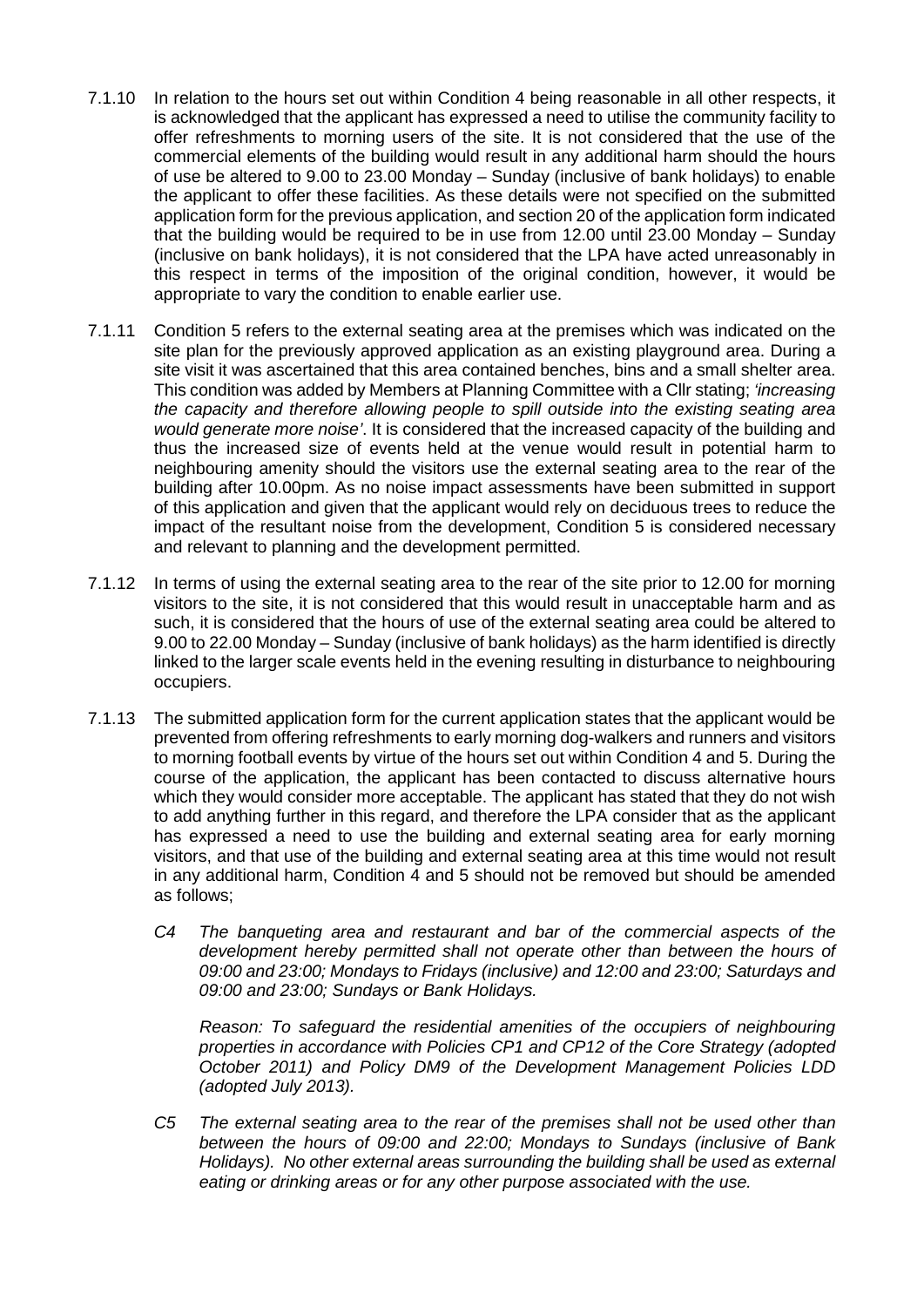*Reason: To safeguard the residential amenities of the occupiers of neighbouring properties in accordance with Policies CP1 and CP12 of the Core Strategy (adopted October 2011) and Policy DM9 of the Development Management Policies LDD (adopted July 2013).*

- 7.1.14 Whilst it is acknowledged that the applicant states that the hours of use of the commercial elements of the building and the external seating area would impact and restrict the viability of the venue as a wedding venue and the existing and future use of the building, there has been no evidence submitted to suggest that the hours of use would impact this use. Furthermore, the LPA has considered the applicants request to extend the hours of use such that the site can be used by morning visitors.
- 7.1.15 In summary, it is considered that the removal of Condition 4 (hours of use) and Condition 5 (external seating area) would result in harm to the indoor and outdoor acoustic environment of neighbouring occupiers by virtue of the increased capacity of the venue due to the changes of use of the various aspects of the building to provide additional banqueting and restaurant and bar space. Therefore, the removal of these conditions are not considered to be acceptable, however, for the reasons set out above it is considered appropriate to vary both conditions.
- 7.1.16 The conditions as varied are considered to meet the tests set out in paragraph 55 of the NPPF in that they are necessary; relevant to planning and; to the development to be permitted; enforceable; precise and; reasonable in all other respects.

### **8 Recommendation**

- 8.1 That PLANNING PERMISSION IS GRANTED subject to the following conditions:
	- C1 The development hereby permitted shall be begun before 1 August 2021.

Reason: In pursuance of Section 91(1) of the Town and Country Planning Act 1990 and as amended by the Planning and Compulsory Purchase Act 2004.

C2 The development hereby permitted shall be carried out in accordance with the following approved plans: 01A, 02A, 03, 04, 05, 06, 07A, 08, 09, 10, 11, 12, 13, 14A and 20.

Reason: For the avoidance of doubt and in the proper interests of planning and to safeguard the character and appearance of the Metropolitan Green Belt, area and the residential amenity of neighbouring occupiers, in accordance with Policies PSP3, CP1, CP6, CP8, CP9, CP10, CP11 and CP12 of the Core Strategy (adopted October 2011) and Policies DM2, DM6, DM7, DM9, DM12, DM13 and Appendix 5 of the Development Management Policies LDD (adopted July 2013).

C3 The building shall not be erected other than in the materials as have been approved in writing by the Local Planning Authority as shown on Drawing Number 13; and no external materials shall be used other than those approved.

Reason: To ensure that the external appearance of the building is satisfactory in accordance with Policies CP1 and CP12 of the Core Strategy (adopted October 2011).

C4 The banqueting area and restaurant and bar of the commercial aspects of the development hereby permitted shall not operate other than between the hours of 09:00 and 23:00; Mondays to Sundays (inclusive of bank holidays)..

Reason: To safeguard the residential amenities of the occupiers of neighbouring properties in accordance with Policies CP1 and CP12 of the Core Strategy (adopted October 2011) and Policy DM9 of the Development Management Policies LDD (adopted July 2013).